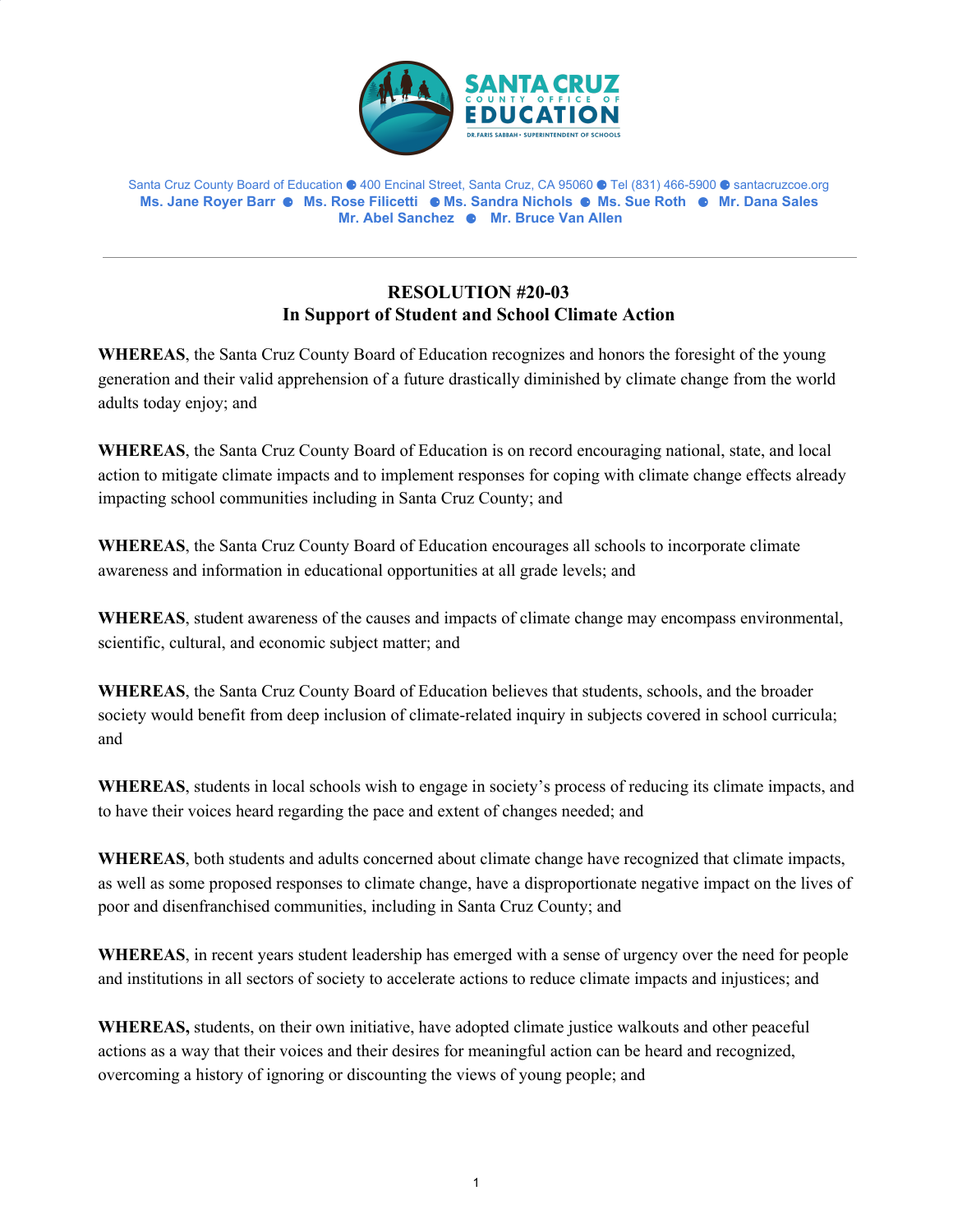## **Santa Cruz County Board of Education**

Resolution #20-03 in Support of Student and School Climate Action February 20, 2020

**WHEREAS**, the Santa Cruz County Board of Education wishes to see local schools support the initiative and commitment of students to participate in solutions to climate change, with the maximum value for education, including social and emotional aspects of growing up facing the climate crisis, along with the scientific, socio-economic, and cultural dimensions of climate change; and

**WHEREAS,** the Santa Cruz County Board of Education believes that the best educational environment is achieved when students feel supported by their teachers and school staff, and when students' own motivation is the basis for their learning process;

**NOW, THEREFORE,** the Santa Cruz County Board of Education hereby resolves to encourage local schools and the broader educational community to adopt a supportive stance toward student climate action, and to seek ways to incorporate educational goals and requirements to complement student initiatives; and

**BE IT FURTHER RESOLVED,** that the Santa Cruz County Board of Education encourages local schools to avoid confrontation or discouragement of peaceful student activism, while maintaining educational progress and safety for all; and

**BE IT FURTHER RESOLVED,** that the Santa Cruz County Board of Education encourages local school administrations to support their teachers in finding constructive educational opportunities for students motivated to activism, including field trips open to all ages and grade levels;

**BE IT FURTHER RESOLVED,** that the Santa Cruz County Board of Education encourages local school administrations to assure that students are not penalized or discouraged from participation in peaceful climate activism, including climate justice walkouts and other activities they may initiate; and

**BE IT FURTHER RESOLVED,** that the Santa Cruz County Board of Education encourages local teachers and administrators to maintain clear and neutral communications with students' parents and guardians covering permissions to leave school in peaceful organized actions, procedures for joining fields trips related to climate change, and assurance that students of all backgrounds, socio-economic status, and age/grade level are allowed and encouraged to participate; and

**BE IT FURTHER RESOLVED,** that the Santa Cruz County Board of Education strongly discourages actions by local school administrators, staff, or teachers to dissuade or discourage parents/guardians from supporting their students in school-centered activities around climate change, and instead encourages the educational community to welcome and integrate family involvement in deriving the maximum possible academic and social-emotional growth from students' desires to make a difference for the world's climate.